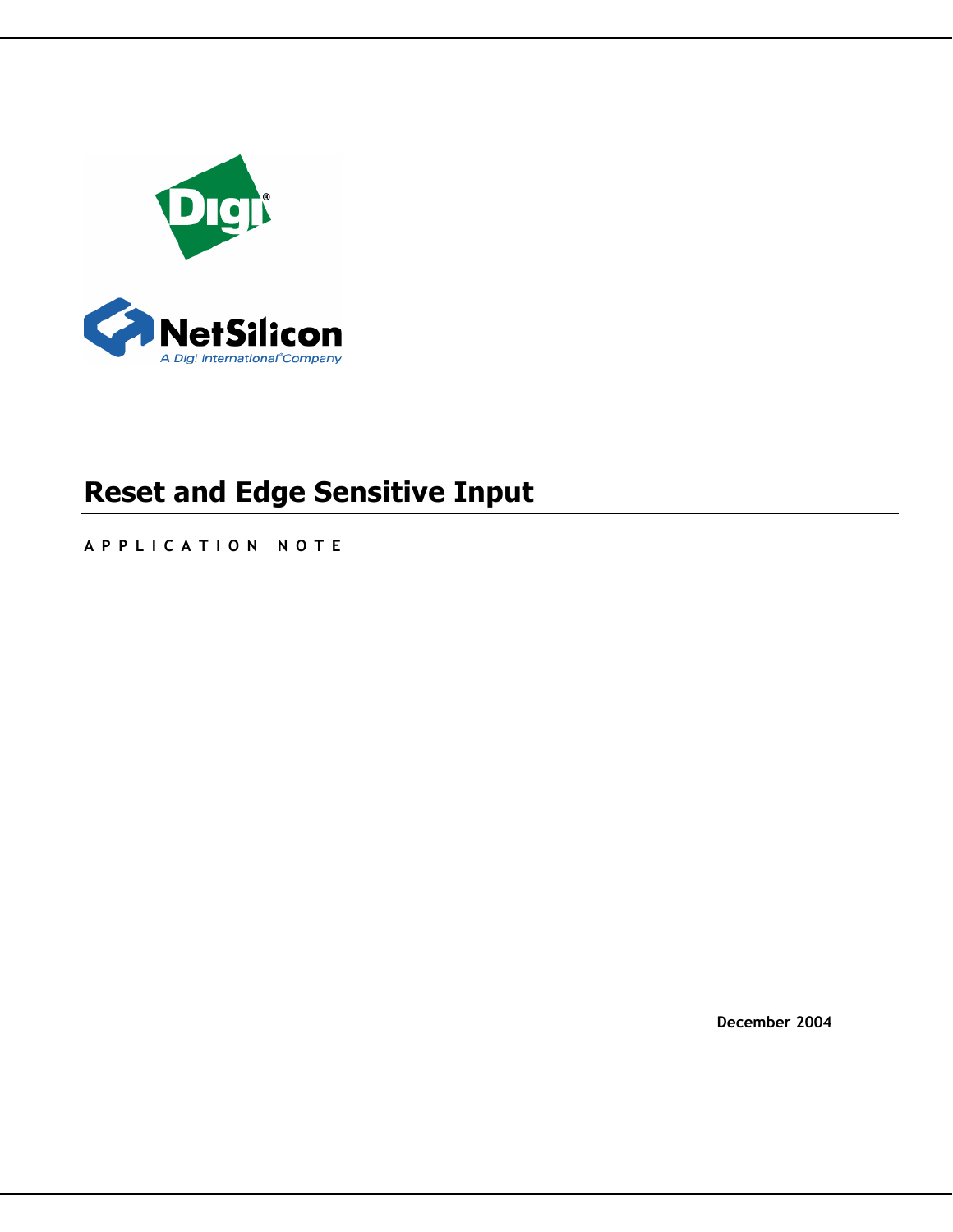## **Table of Contents**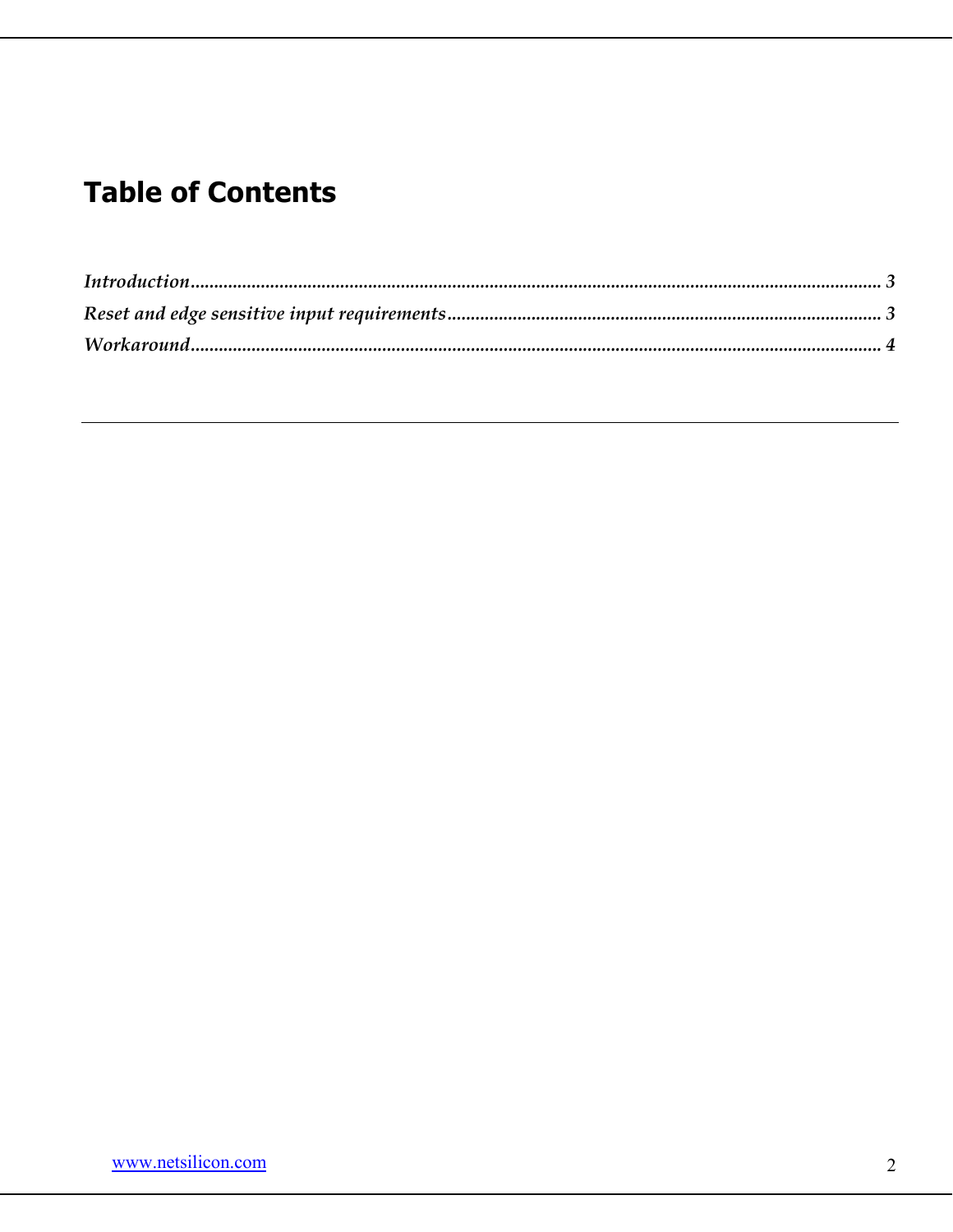### **Reset and Edge Sensitive Input**

#### **Introduction**

This application note provides information about the timing requirements for reset and edge sensitive inputs. The information is for board developers who use NetSilicon processors.

An example workaround is provided for applications for which the timing requirements cannot be met by a particular device output driving an edge sensitive input on a NetSilicon processor.

#### **Reset and edge sensitive input requirements**

The critical timing requirement is the rise and fall time of the input:

- If the rise time is too slow for the reset input, the hardware strapping options may be registered incorrectly.
- If the rise time of a positive edge triggered external interrupt is too slow, an interrupt may be detected on both the rising and falling edge of the input signal.

To insure that reset and edge sensitive inputs are handled correctly, a maximum rise and fall time must be met. In the case of NetSilicon processors, the maximum is 500 nanoseconds, as shown in these timing diagrams: